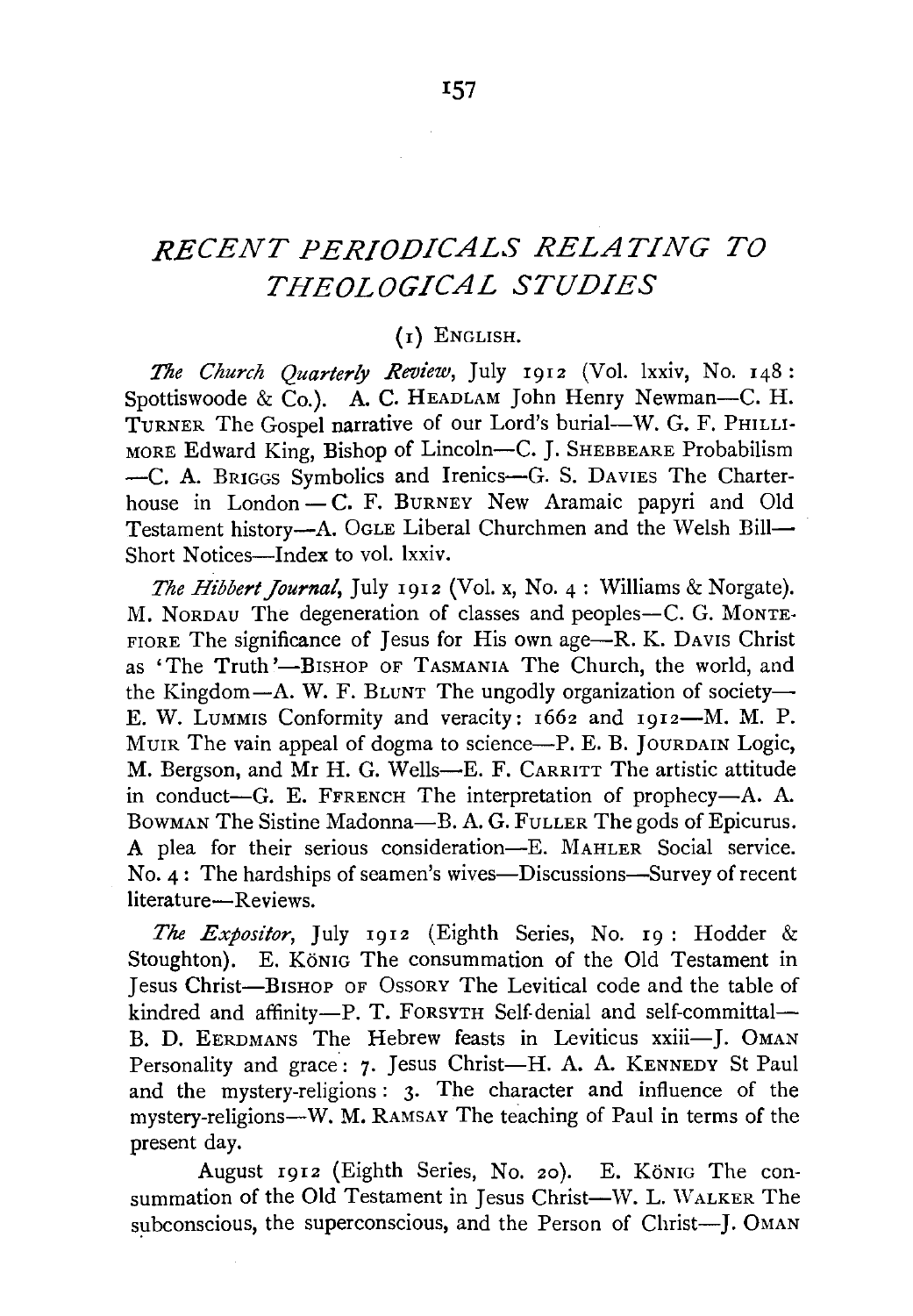Personality and grace: 8. Repentance-F. W. MozLEY Two words in Galatians - A. R. SIMPSON The unconsumed people - J. STALKER Studies in conversion: 7. Tholuck-W. M. RAMSAY The teaching of Paul in terms of the present day.

September 1912 (Eighth Series, No. 21). E. HILL The Apocalyptic element in our Lord's teaching-H. A. A. KENNEDY St Paul and the Mystery-religions : 4· St Paul and the terminology of the mysteryreligions--J. STALKER Studies in conversion: 8. Chalmers-J. OMAN Personality and grace: 9. Justification- A. CARR The Indwelling Trinity-W. J. C. PIKE The angels at the empty tomb: a study in Synoptics-W. M. RAMSAY The teaching of Paul in terms of the present day.

#### (2) AMERICAN.

*The American Journal* of *Theology,* July 1912 (Vol. xvi, No. 3: Chicago University Press). J. WARSCHAUER The present position of liberal theology in Great Britain- J. W. THOMPSON The alleged persecution of the Christians at Lyons in 177-W. K. WRIGHT A psychological definition of religion- H. R. MACKINTOSH The liberal conception of Jesus in its strength and weakness-T. G. SOARES Practical theology and ministerial efficiency-In memoriam : William Newton Clarke; George William Knox-Recent theological literature -Brief mention-Books received.

*The Princeton Theological Review,* July 1912 (Vol. x, No. 3: Princeton University Press). W. B. GREENE, jr. The Church and the social question-L. F. BENSON Dr Watt's 'Renovation of Psalmody'-J. R. SMITH The authorship of the Fourth Gospel-Reviews of recent literature.

#### (3) FRENCH AND BELGIAN.

*Revue Bhufdictine,* July 1912 (Vol. xxix, No. 3: Abbaye de Maredsous). J. CHAPMAN The Diatessaron and the 'Western Text of the Gospels-G. MORIN I. Une production inedite de l'ecole de S. Augustin : II. Le *Meltis castellum* des chorévêques Pirmin et Landri, Meltburch en Brabant ?- A. WILMART I. Fragments du Ps-Origène sur le Psaume xci dans une collection espagnole : II. Le feuillet oncial de Besançon-U. BERLIÈRE Les évêques auxiliaires de Liége *(suite)*-D. DE BRUYNE Une poesie inconnue d'Aileran le Sage-G. MoRIN Une rédaction inédite de la préface au supplément du *Comes* d'Alcuin -B. ALBERS Le codex casinensis 230-U. BERLIÈRE Coutumiers monastiques-A. SouTER Dismembered manuscripts-Comptes rendus  $-$ Notes bibliographiques $-$ Appendice: Institut pour la photographie des palimpsestes.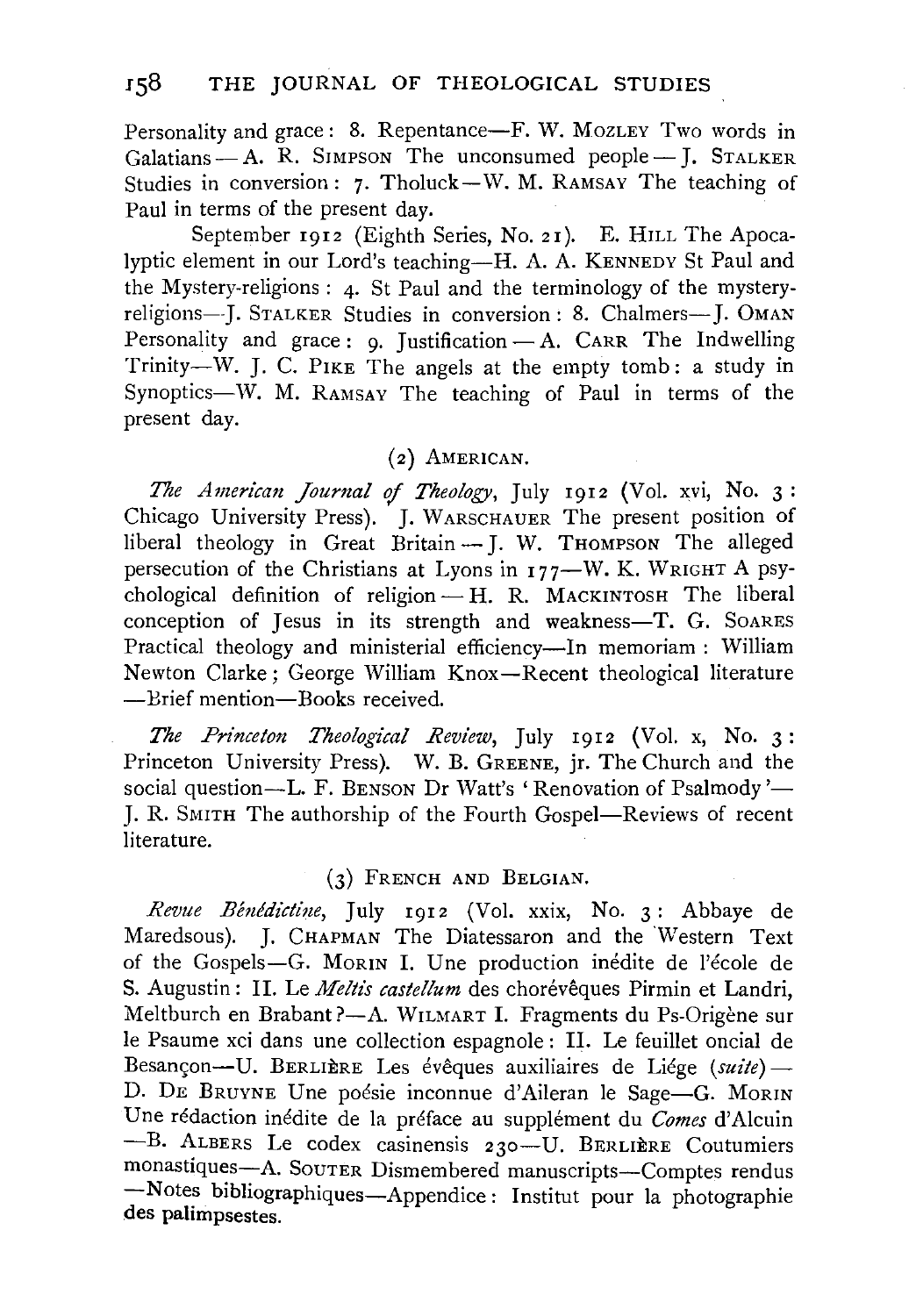## PERIODICALS RELATING TO THEOLOGICAL STUDIES 159

*Revue d'Histoire Ecclesiastique,* July 1912 (Yol. xiii, No. 3: Louvain, 40 Rue de Namur). A. d'ALES Tertullien et Calliste : le témoignage de saint Hippolyte *(suite, a suivre)-P.* DE PUNIET Onction et confirmation-F. GALTIER Onction et confirmation-E. LESNE La dime des biens ecclésiastiques aux IX<sup>e</sup> et x<sup>e</sup> siècles (*à suivre*)-Comptes rendus -Chronique-Bibliographie.

*Analecta Bollandiana,* July 1912 (Vol. xxxi, Nos. 2 and 3: Brussels, 24 Boulevard Saint-Michel). Le Révérend Père Albert Poncelet-A. PoNCELET L'auteur de la Vie deS. Basin-C. VAN DE VoRsT En quelle année mourut S. Théophane ?- C. VAN DE VORST S. Thaddée Studite- H. DELEHAYE Saints de Thrace et de Mesie: I Textes hagiographiques ; II Martyrs de Thrace : Byzance ; III Martyrs de Thrace : Suite; IV Martyrs de Mesie; V Martyrs de l'Eglise de Gothie: Note de M. D. Serruys sur la chronologie de la Passion de S. Nicétas- P. PEETERS De codice hiberico bibliothecae Bodleianae-H. DELEHAYE Le calendrier lapidaire de Carmona-Bulletin des publications hagiographiques-Appendice: U. CHEVALIER *Repertorium hymnologicum:* supplementum alterum pp. 337-384 (fin du tome iv).

*Revue de l'Orient Chrétien, April 1912 (N. S. Vol. vii, No. 2 : Paris;* 20 Rue du Regard). s. GREBAUT Les manuscrits ethiopiens de M. E. Delorme (Cyriaque et Juliette; Prières pour chaque jour de la semaine) -S. GRÉBAUT Littérature éthiopienne pseudo-clémentine : III Traduction du Qalementos *(suite)-* F. NAu Lettre du patriarche jacobite Jean X (1064-1073) au catholique arménien Grégoire II (texte syriaque et traduction française)-J. FRANÇON La Didascalie éthiopienne (traduction française) *(suite)*-F. NAU Histoire des solitaires égyptiens (Ms. Coislin. 126, fol. .230 sqq.) (suite) - S. GREBAUT Liste des patriarches d'Alexandrie, d'après le ms. éth. nº 3 de M. E. Delorme-S. GRÉBAUT Liste des rois d'Axoum, d'après le même manuscrit-Bibliographie.

*Revue d'Histoire et de Littlrature Religieuses,* July-August 1912 (N. S., Vol. iii, No. 2: Paris, 62 Rue des Ecoles). E. C. BABUT Saint Martin de Tours: Le triomphe de saint Martin-P. SAINTYVES Le thème du bâton sec qui reverdit: essai de mythologie liturgique-A. VANBECK La pénitence dans Tertullien-A. LOISY Note à propos d'un livre recent-*Chronique bibliographique:* V Religion assyrienne et anciens cultes semitiques *(suite)* ; VI Religions de l'Inde ; VII Religions des Perses; VIII Religions des Grecs ; IX Religion romaine; X *Islamisme-Faits et documents religieux contemporains.* 

September-October 1912 (N. S., Vol. iii, No. 5). A. LOISY Le totemisme et l'exogamie-P.SAINTYVES Le theme du baton sec qui rever